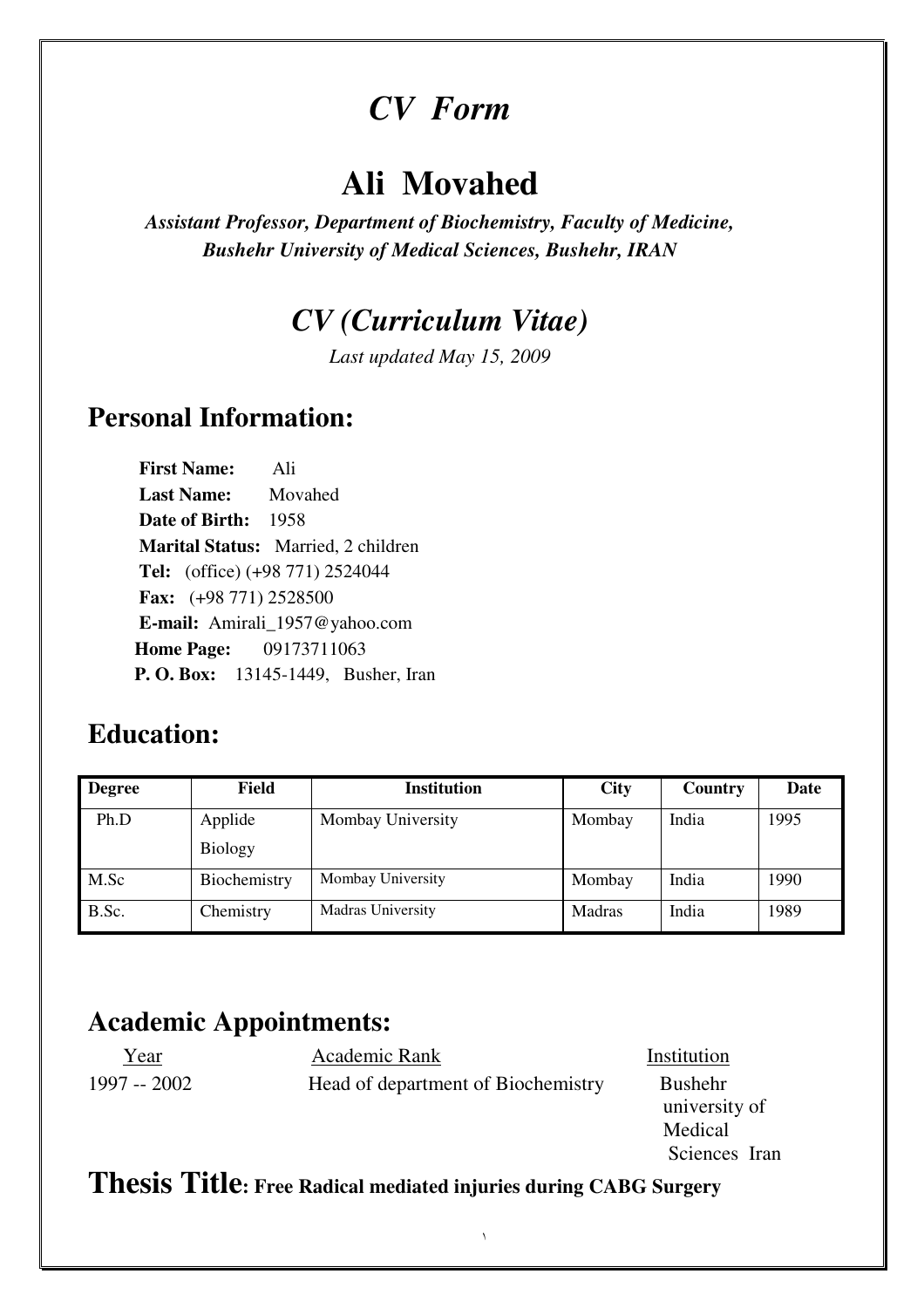## **Publications:**

#### **Articles:**

**1- Ali Movahed ,** KG Nair,TF Ashavaid, Pavan Kumar, Free radical generation and the role of allopurinol as a cardioprotective agent during coronary artery bypass grafting surgery, can j cardiol vol 12 FEBRURY 1996.

**2 - A Movahed,**KG Nair.TF Ashavaid, P Kumar, Evidence for Free radical Mediated injury During Coronary Artery Bypass Surgery. Vol 47,No. 2 March- April 1995.

**3 –** Samad Akbarzadeh, Mohsen Ani, Ali A. Moshtaghie and **Ali Movahed**. Changes in Erytrocyte sodiom- Lithium Countertransport and plasma parameters Fallowing Selenium Treatment, Journal of Biological sciences 8(1): 166 – 170, 2008.

**4 –**Ebrahimi A, Nabipour I, Vahdat K, Jafari SM, Fouladvand M, Assadi M, **Movahed A,** High sensitivity  $C$  – reactive protein is associated with the metabolic

yndrome independent to viral and bacterial pathogen burden, Diabetes Res Clin Pract. 2009 Apr 10.

**5-**Nabipour I, Larijani B, Vahdat K, Assadi M, Jafari SM,Ahmadi Z, **Movahed,A**  Relationships among serum recepter of nuclear factor Kappa B ligand,

Osteoprotegerin, High – sensitivity  $C$  – reactive protein, and bone mineral density in postmenopausal women. Menopause, Apr 21, 2009.

#### **Books:**

The book **Free Radicals Antioxidants Aging And Disease**, Written by **Josephe A.Knight** has been translated to persian languege by **Ali Movahed**

## **Presented Papers:**

**1- Ali Movahed**, K G Nair. S Vijan, Pavan Kumar, Use of adenosine in coronary artery bypass grafting surgery. 41 st Annual confer Indian Association of cardi vascular thoracic surgens, 23 – 26, Februry,1995.Bangal, India.

**2- Ali Movahed**, KG Nair,TF Ashavaid, Pavan Kumar. Free radical generation during CABG, 16 th international congress of Biochemistry and molecular biology,  $19 - 22$  Sept 1994. New Delhi, INDIA.

**3- Ali Movahed**, KG Nair,TF Ashavaid. Free radical Activity and cardio protective role of adenosine during CABG surgery.International congress of clinical chemistry, CCLM. Vol 37.Issn 8523 special supplement, Firenze Italy. 6 – 11 june 1999.

**4** - **Ali Movahed**, KG Nair,TF Ashavaid, Pavan Kumar, Time course of free radical formation during coronary artery bypass grafting surgery. 23-25 Jan.1995 Bangalore India.

**5- Ali Movahed** , The evaluation of Effective Factors in formation of Kidney stones, International congress of clinical chemistry, CCLM. Vol 41 Issn 1437-8523 supplem 2003.1-5 June 2003, Barcelona Spain.

**6** – Samad Akbarzadeh, Mohsen Ani, Ali A Moshtaghie**, Ali Movahed**, Changes in erythrocytes sodium lithium countertransport activity following aluminium treatment. The 9<sup>th</sup> Iranian congress of Biochemistry, NOV 2007, Shiraz, Iran.

**7- Ali Movahed**, Prevalence of G6PDH deficiency among newborns in the city of Bushehr, International congress of clinical chemistry, 15-17 june 2000, Zagreb, Crotia.